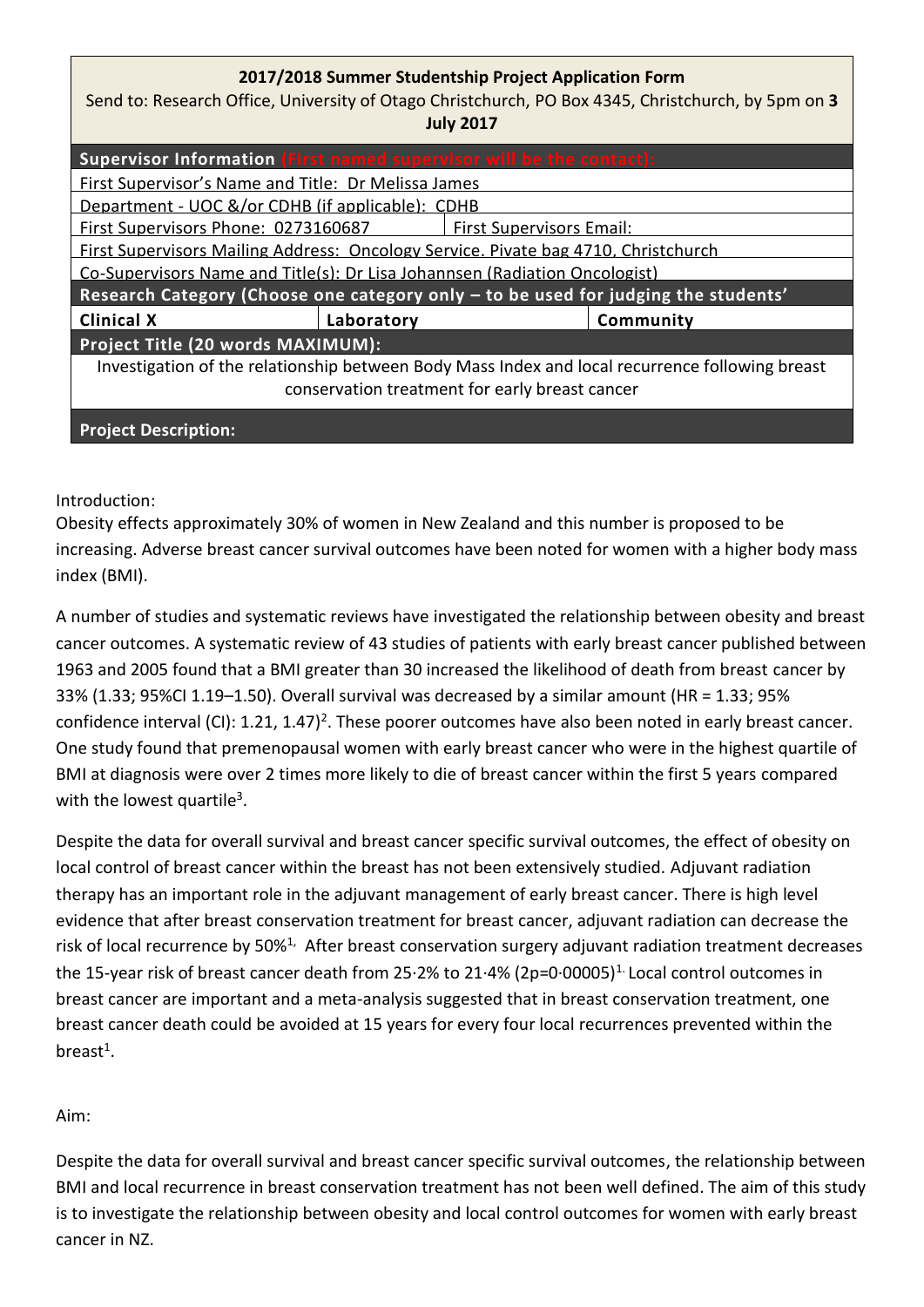### Possible impact (in lay terms):

This study may show if women with a higher body mass index may have a worse outcome after surgery and radiation treatment for breast cancer.

## Method:

This study proceeds from a study of "Body mass index at diagnosis in women with invasive breast cancer, associated clinicopathological features and exploratory study of biomarkers", using data from the New Zealand Breast Cancer Registers conducted in Christchurch hospital by Professor Bridget Robinson<sup>4</sup>. This study found that BMI information was available within the NZ breast cancer data registries for 5,458 new breast cancers, 27% of all registered breast cancer patients. Data was collected for this cohort regarding patient and tumour characteristics as well as all-cause mortality. Loco regional recurrence data was not collected. We aim to utilise this data base of patients with a known BMI to identify a subset of patients with early breast cancer who underwent a breast conservation treatment programme with adjuvant radiation. We will collect breast cancer outcomes for this cohort including loco regional recurrence free survival.

### **Statistical Analysis**:

The primary outcome for the study is loco-regional recurrence free survival, defined as the time from the date of treatment initiation to the date of loco-regional recurrence. Secondary outcomes are overall survival (OS), which is defined as time from the date of treatment initiation to the date of mortality due to any cause; distant metastasis free survival, which is defined as time from the date of treatment initiation to the date of first reported metastasis and breast cancer specific survival which is defined as time from the date of treatment initiation to the date of mortality due to any cause. Data will be censored at the date of last contact.

The distributions of patient and clinical characteristics for those patients with a higher versus a lower BMI (including age, ethnicity, menopausal status, nodal status, tumour grade and size, receipt of chemotherapy/ hormonal therapy and receptor positivity) will be compared using χ2 or Fisher's exact tests, as appropriate. All analyses will be two sided and P<0.05 will indicate a statistically significant difference. Survival curves will be estimated using the Kaplan Meier product limit method and compared by the log rank test. Univariate Cox proportional hazard models will be fitted to identify factors significantly associated with local recurrence free and overall survival. For those factors with P<0.15 in the univariate analyses, a multivariate Cox model will be constructed assess whether obesity (BMI>30) was an independent predictor of loco-regional or overall survival. Two way interaction terms between obesity and other factors in the multivariate Cox model will also assessed.

### **Student Involvement**

The student will be involved in updating the data for Christchurch hospital patients using the electronic medical record and radiation record and verify systems. The student would also be involved in combining this updated Christchurch data with data from the other registries in NZ (Waikato, Auckland and Wellington) and in presenting the data for analysis to the statistician. The student is offered the opportunity to be involved in the presenting of results at a local CME session, national conference and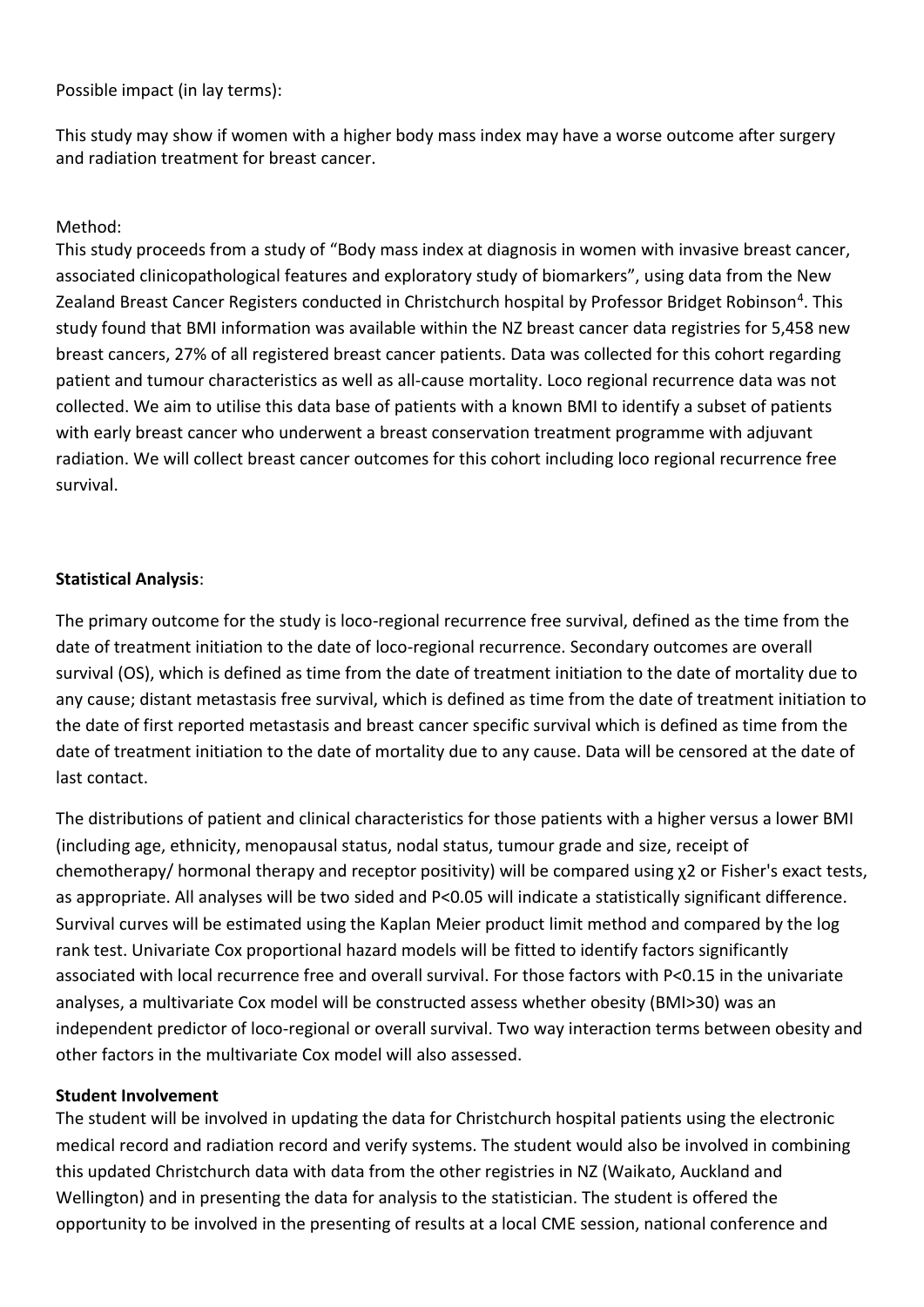participating in writing a journal paper in addition to the required summer student presentations of results.

# **Implications**

This study seeks to add to the information regarding the relationship between obesity and local control in early breast cancer. If a correlation between BMI and local control in early breast cancer is found, this may lead to further studies to identify the potential mechanisms and potential therapies to counteract this.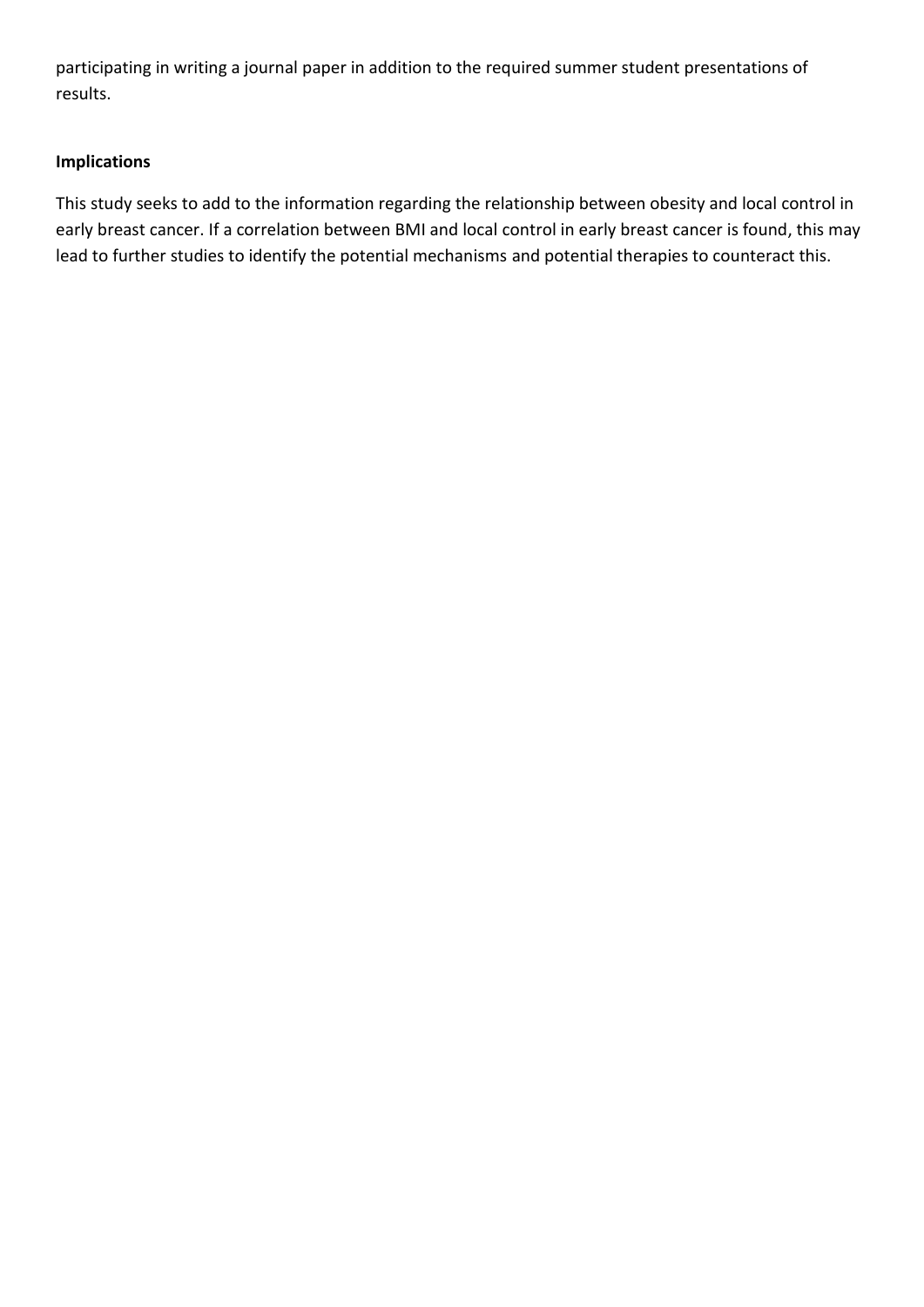| Student Prerequisites (eg. Medical Student) if applicable:                                                                                                                                                                       |                                                                                                                                                                                                                                                                              |  |  |  |  |  |
|----------------------------------------------------------------------------------------------------------------------------------------------------------------------------------------------------------------------------------|------------------------------------------------------------------------------------------------------------------------------------------------------------------------------------------------------------------------------------------------------------------------------|--|--|--|--|--|
| <b>Medical Student</b>                                                                                                                                                                                                           |                                                                                                                                                                                                                                                                              |  |  |  |  |  |
| <b>Administration Details</b>                                                                                                                                                                                                    |                                                                                                                                                                                                                                                                              |  |  |  |  |  |
|                                                                                                                                                                                                                                  | 1. Is ethical approval required?                                                                                                                                                                                                                                             |  |  |  |  |  |
|                                                                                                                                                                                                                                  | If Yes: please circle or tick one of the following:                                                                                                                                                                                                                          |  |  |  |  |  |
|                                                                                                                                                                                                                                  | a) Yes this has been approved. This is an amendment to h12/319                                                                                                                                                                                                               |  |  |  |  |  |
|                                                                                                                                                                                                                                  | 2. Are you able to provide the funding for this project (ie. \$5,000 for the student, incidental                                                                                                                                                                             |  |  |  |  |  |
|                                                                                                                                                                                                                                  | expenses should be met from departmental or research funds)<br>No                                                                                                                                                                                                            |  |  |  |  |  |
|                                                                                                                                                                                                                                  |                                                                                                                                                                                                                                                                              |  |  |  |  |  |
|                                                                                                                                                                                                                                  | If Yes: Please provide name of the funder                                                                                                                                                                                                                                    |  |  |  |  |  |
|                                                                                                                                                                                                                                  | If No: Please provide ideas of possible funding sources, including past funding agents and topics                                                                                                                                                                            |  |  |  |  |  |
|                                                                                                                                                                                                                                  | often associated with this research area, for the Research Office to contact.                                                                                                                                                                                                |  |  |  |  |  |
|                                                                                                                                                                                                                                  | The initial part of this project was funded by the NZBCF (New Zealand Breast Cancer                                                                                                                                                                                          |  |  |  |  |  |
|                                                                                                                                                                                                                                  | Foundation) and they may well be happy to support this second part of the project                                                                                                                                                                                            |  |  |  |  |  |
|                                                                                                                                                                                                                                  | 3. Medical Records or Decision Support accessed<br>Yes                                                                                                                                                                                                                       |  |  |  |  |  |
|                                                                                                                                                                                                                                  |                                                                                                                                                                                                                                                                              |  |  |  |  |  |
|                                                                                                                                                                                                                                  | 4. Health Connect South or other DHB records<br>Yes                                                                                                                                                                                                                          |  |  |  |  |  |
|                                                                                                                                                                                                                                  | 5. Signatures:<br>I have read the 2017/2018 Summer Studentship programme handbook.<br>I am prepared to supervise the project and will be available to the student during the<br>studentship (including Christmas/New Year break if the student is working during this time). |  |  |  |  |  |
|                                                                                                                                                                                                                                  |                                                                                                                                                                                                                                                                              |  |  |  |  |  |
|                                                                                                                                                                                                                                  |                                                                                                                                                                                                                                                                              |  |  |  |  |  |
|                                                                                                                                                                                                                                  | I agree to assume responsibility for the submission of the student's reports to the Research<br>Office by the due date 29 January 2018.                                                                                                                                      |  |  |  |  |  |
|                                                                                                                                                                                                                                  | Date:                                                                                                                                                                                                                                                                        |  |  |  |  |  |
|                                                                                                                                                                                                                                  | 29/6/2017<br><b>Signature of Project Supervisor(s):</b>                                                                                                                                                                                                                      |  |  |  |  |  |
| I understand that I am responsible for hosting the Summer Student chosen for this project and<br>$\bullet$<br>will meet any costs incurred. I agree that incidental expenses will be met from departmental or<br>research funds. |                                                                                                                                                                                                                                                                              |  |  |  |  |  |